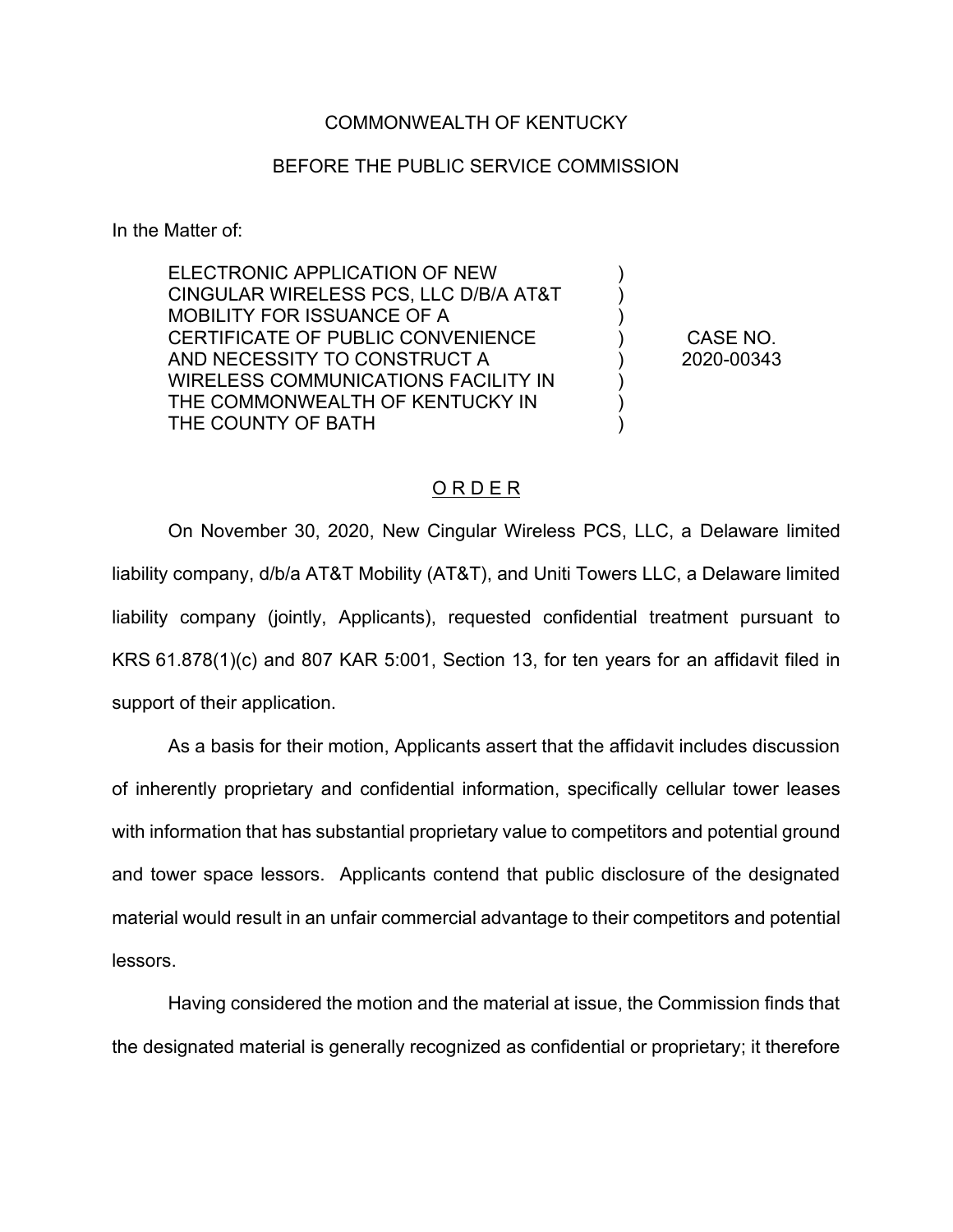meets the criteria for confidential treatment and is exempted from public disclosure pursuant to KRS 61.878(1)(c) and 807 KAR 5:001, Section 13.

IT IS THEREFORE ORDERED that:

1. Applicant's motion for confidential treatment is granted.

2. The designated material granted confidential treatment by this Order shall not be placed in the public record or made available for public inspection for ten years or until further Order of this Commission.

3. Use of the designated material granted confidential treatment by this Order in any Commission proceeding shall comply with 807 KAR 5:001, Section 13(9).

4. Applicants shall inform the Commission if the designated material granted confidential treatment by this Order becomes publicly available or no longer qualifies for confidential treatment.

5. If a nonparty to this proceeding requests to inspect the material granted confidential treatment by this Order and the period during which the material has been granted confidential treatment has not expired, Applicants shall have 30 days from receipt of written notice of the request to demonstrate that the material still falls within the exclusions from disclosure requirements established in KRS 61.878. If Applicants is unable to make such demonstration, the requested material shall be made available for inspection. Otherwise, the Commission shall deny the request for inspection.

6. The Commission shall not make the requested material available for inspection for 30 days from the date of service of an Order finding that the material no longer qualifies for confidential treatment in order to allow Applicants to seek a remedy afforded by law.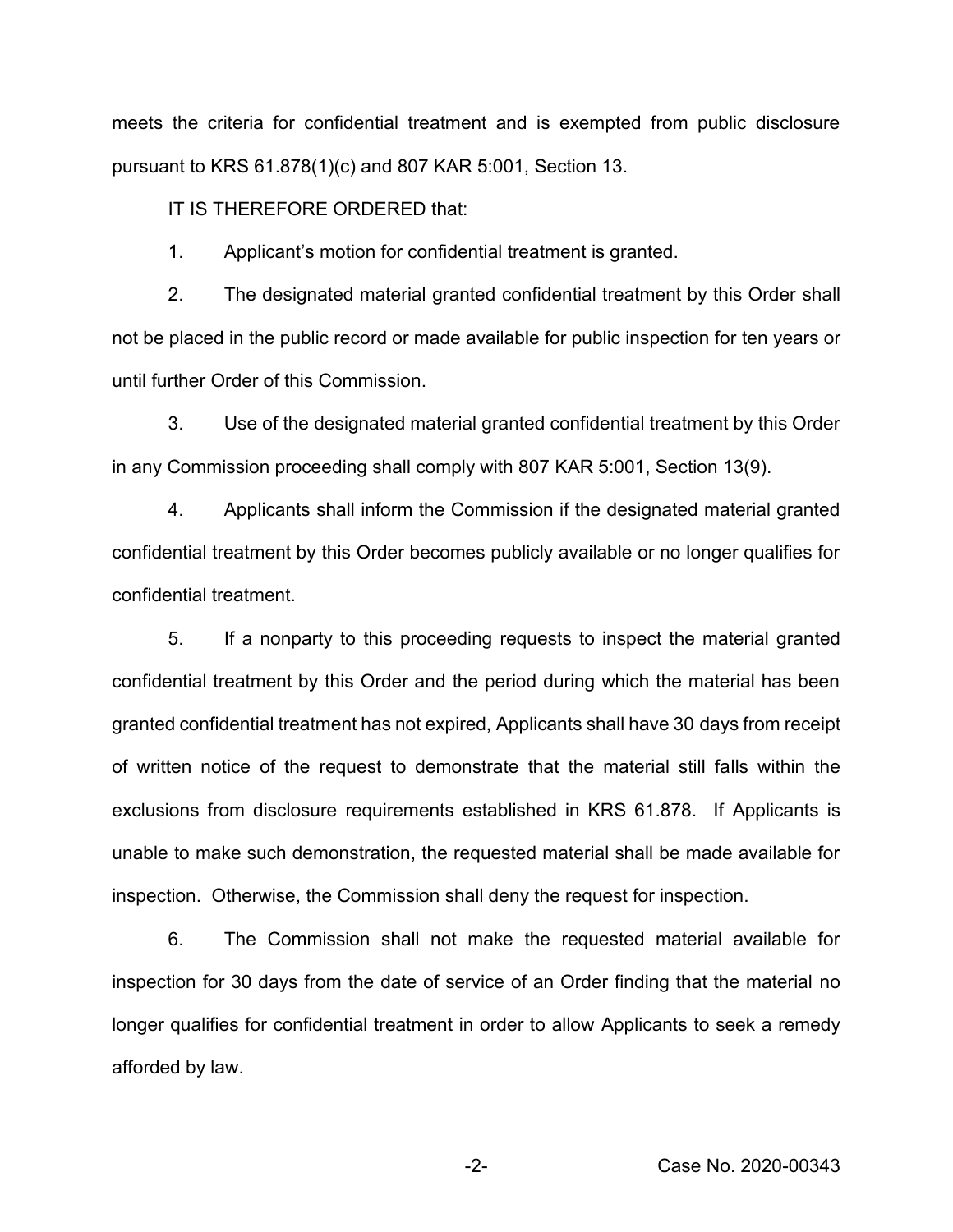By the Commission



ATTEST:  $\sqrt{2\epsilon}$  for Executive Director for

Case No. 2020-00343